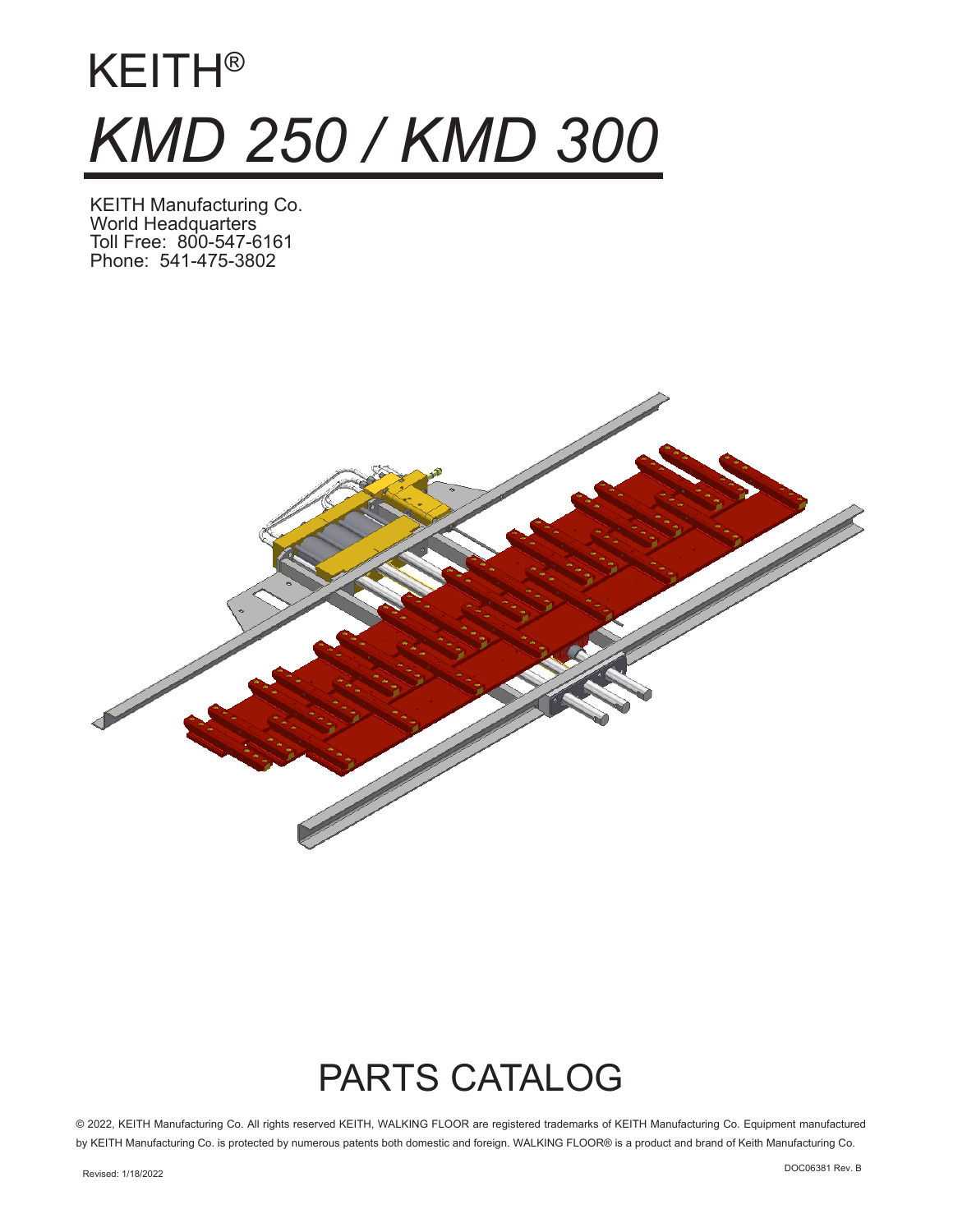### **Introduction**

We at KEITH Mfg. Co. thank you for having chosen to equip your trailer with a KEITH® *WALKING FLOOR*® unloading system. We take great pride in the fact that we manufacture the simplest and lowest maintenance self-unloading systems available. Installing the KEITH® M-SERIES SYSTEM unloader in your trailer provides you with the versatility to load or unload virtually any type of material.

The following pages contain the parts and components that make up a KEITH® M-SERIES SYSTEM unloader, as well as a variety of drawings and schematics of your system. In addition, we maintain a website at **www.keithwalkingfloor.com** which serves as a resource from which manuals and parts cataolgs can be downloaded.

We have provided information on the maintenance of the system in the Owner's Manual. Please be sure to use the recommended methods and specifications for any maintenance or parts replacements. Failure to follow the guidelines can lead to your system operating improperly and voiding your warranty.

Please review the entire manual before operating or performing maintenance on the KEITH<sup>®</sup> M-SERIES SYSTEM unloading system. If you have any questions or concerns, do not hesitate to contact our factory toll-free at 800-547-6161 or via email at techdept@keithwalkingfloor.com and our trained personnel will be happy to assist you.

Thank you again for equipping your trailer with a KEITH® M-SERIES SYSTEM unloader.

Sincerely,

Keith Foster

Keith Foster Mark Foster<br>
Founder Mark Foster<br>
Fresident

President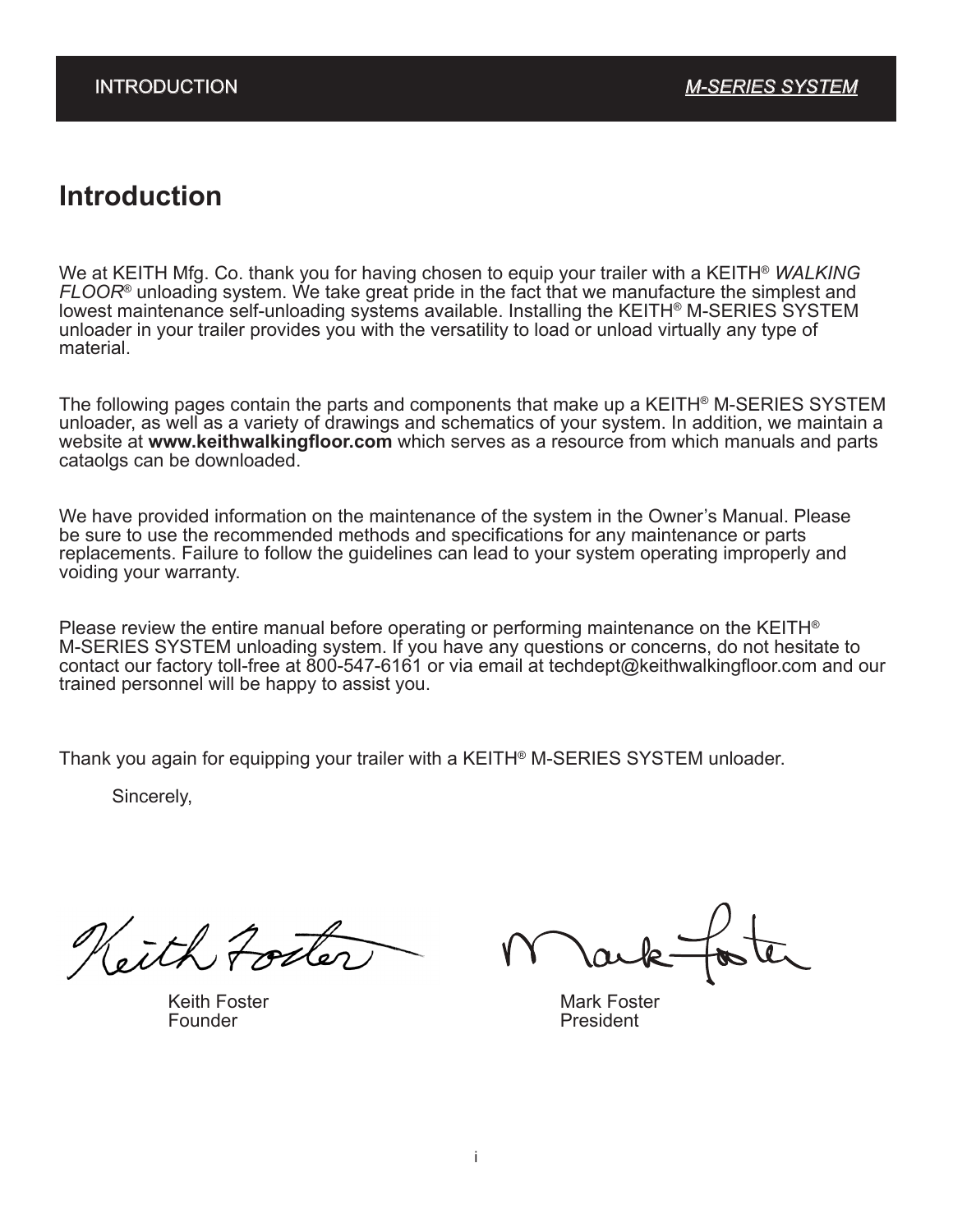### **Table of Contents**

| <b>Introduction</b>                      |    |
|------------------------------------------|----|
| DRIVE FRAME & ROD BEARING BLOCK ASSEMBLY |    |
| <b>CROSS-DRIVE ASSEMBLY</b>              |    |
| <b>CYLINDER PACK ASSEMBLY</b>            |    |
| <b>CHECK VALVE ASSEMBLY</b>              | 5  |
| <b>RESTRICTOR VALVE ASSEMBLY</b>         | 6  |
| <b>CROSS-DRIVE SUPPORT ASSEMBLY</b>      |    |
| <b>SWITCHING VALVE ASSEMBLY</b>          | 9  |
| SWITCHING VALVE ACTUATOR ASSEMBLY        |    |
| LEFT HAND DRIVE INSIDE TUBES             | 13 |
| LEFT HAND DRIVE OUTSIDE TUBES            | 14 |
| RIGHT HAND DRIVE INSIDE TUBES            | 15 |
| RIGHT HAND DRIVE OUTSIDE TUBES           | 16 |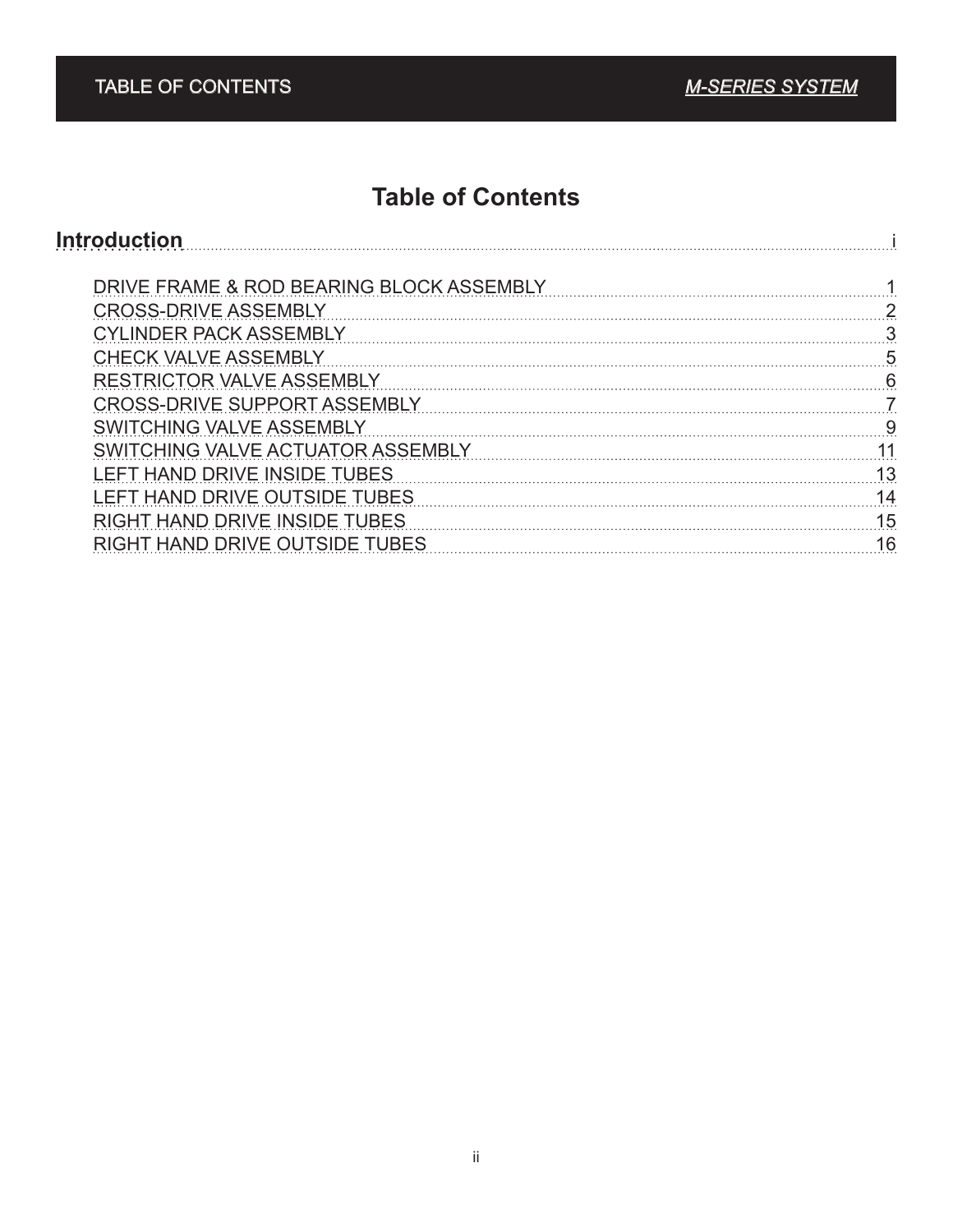## **Parts and Service Department Contact Information**

#### **KEITH Manufacturing Co. World Headquarters Parts & Service**

401 NW Adler St. P.O. Box 1 Madras, OR 97741 800-547-6161 541-475-3802 541-475-2169 fax Sales@KeithWalkingFloor.com

#### **Canada**

Brantford, ON (519) 756-9178 CanadaSales@KeithWalkingFloor.com

#### **México**

Guadalajara, Jal. 52-333-616-5079 KMC\_Mexico@KeithWalkingFloor.com

#### **Australia**

Waverley Gardens, VIC 61-3-9562-2190 AUSales@KeithWalkingFloor.com

#### **Europe**

Barneveld, The Netherlands 31-342-422007 EuroSales@KeithWalkingFloor.com

Not all parts or services available in all regions. Contact your regional representative for information on available parts and services.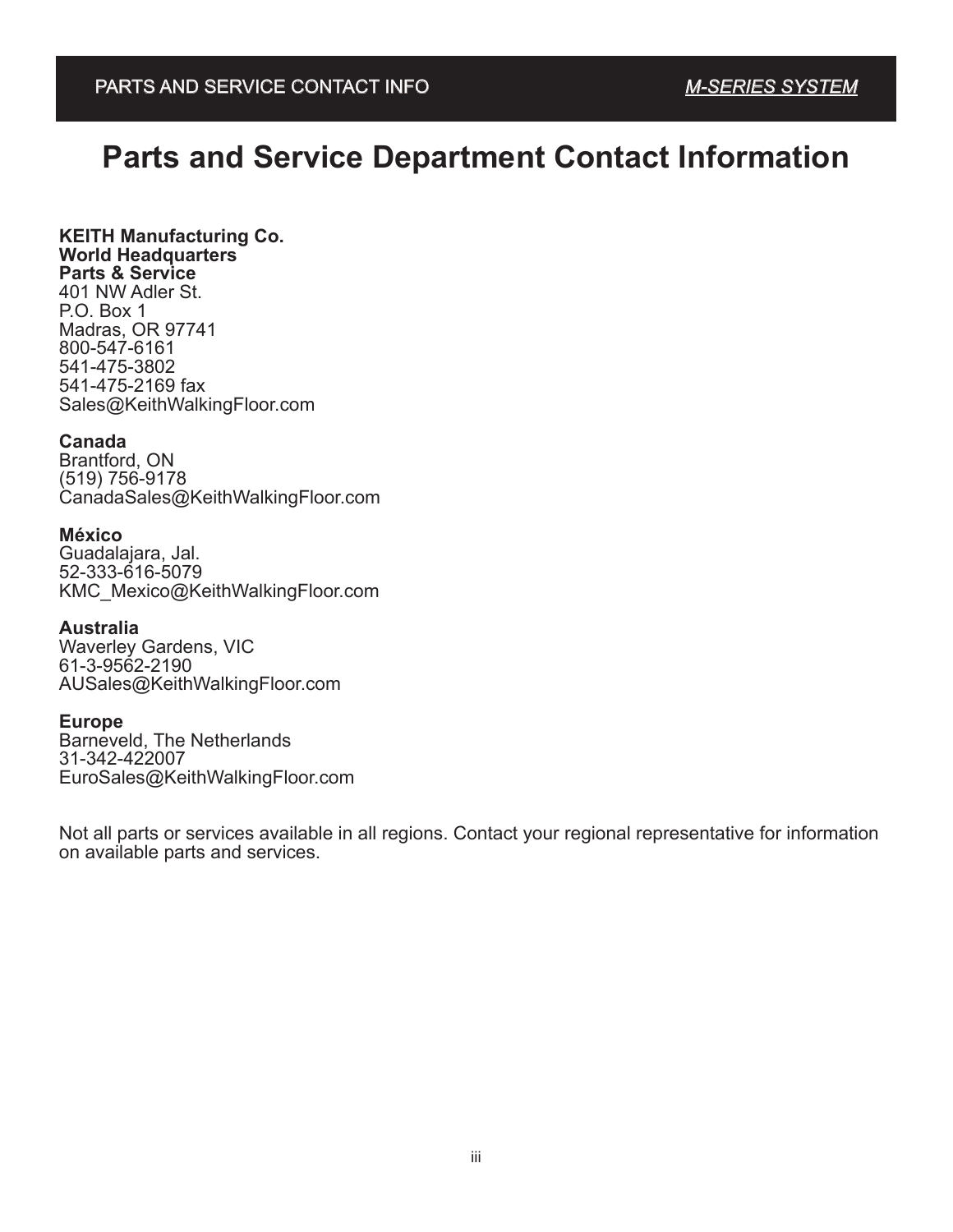## **DRIVE FRAME & ROD BEARING BLOCK ASSEMBLY**



| <b>Drive Frame and Rod Bearing Block Assembly</b> |   |                                                      |                              |
|---------------------------------------------------|---|------------------------------------------------------|------------------------------|
| ID#                                               |   | <b>QUANTITY DESCRIPTION</b>                          | <b>PART</b><br><b>NUMBER</b> |
|                                                   |   | KMD Drive Frame Assembly, 3.0" (Includes Items 1-6)  | 09026201                     |
|                                                   |   | KMD Drive Frame Assembly, 80mm (Includes Items 1-6)  | 09026202                     |
|                                                   |   | KMD Drive Frame, 3.0"                                | 05117301                     |
|                                                   |   | <b>KMD Drive Frame, 80mm</b>                         | 05397701                     |
| 2                                                 |   | UHMW Rod Bearing Block, 3.65" Cylinder Centers       | 05120801                     |
| $\overline{2}$                                    |   | <b>UHMW Rod Bearing Block, 97mm Cylinder Centers</b> | 05037101                     |
| 3                                                 |   | Rod Bearing Cover Plate                              | 05037001                     |
| 4                                                 | 4 | Bolt, M16mm x 90mm                                   | 87017600                     |
| 5                                                 | 8 | Flat Washer, 16mm                                    | 87077500                     |
| 6                                                 |   | Nylock Nut, 16mm                                     | 87103010                     |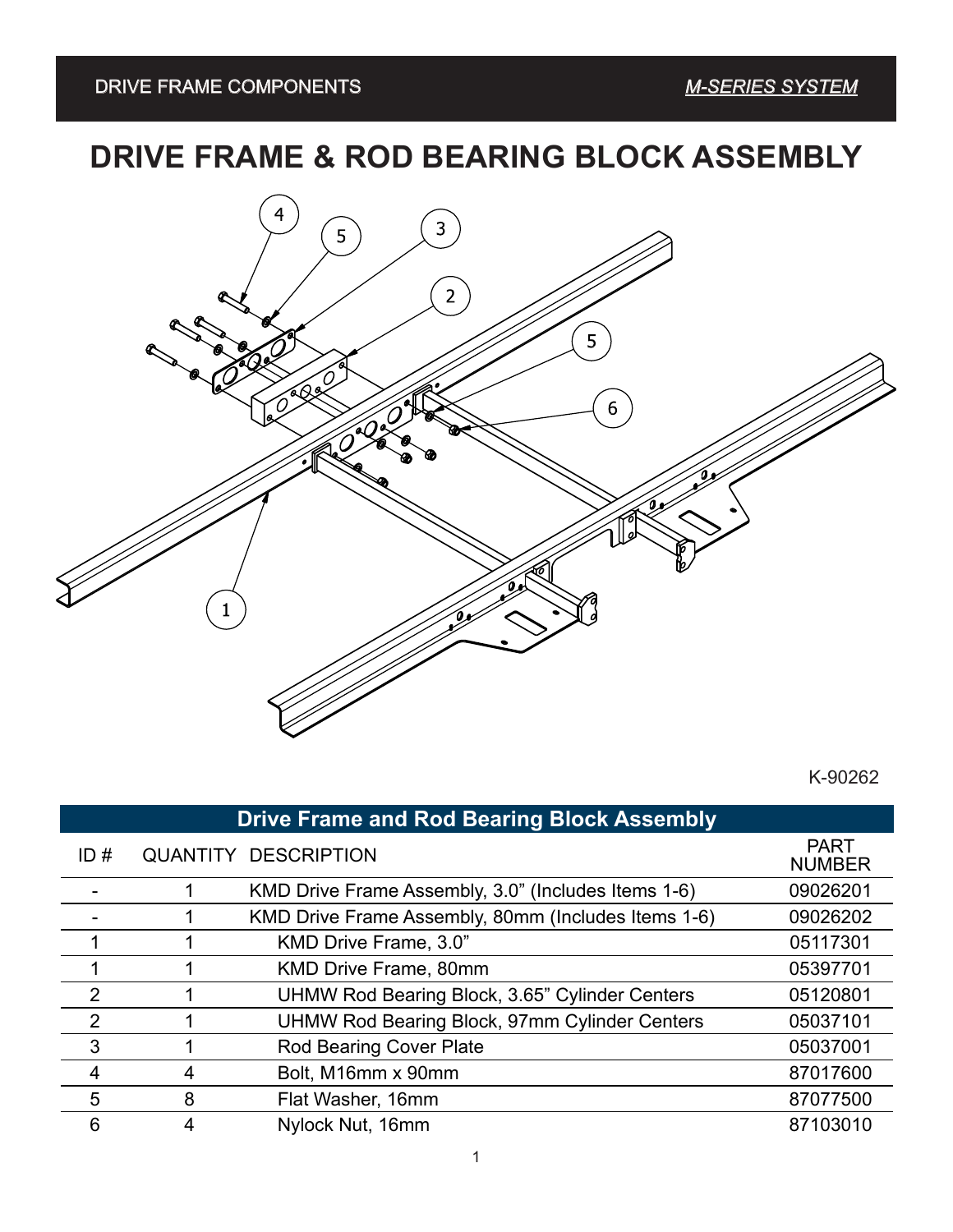

| <b>KMD 250 / 300 Cross Drive Assembly</b> |                |                                                           |                              |
|-------------------------------------------|----------------|-----------------------------------------------------------|------------------------------|
| ID#                                       |                | <b>QUANTITY DESCRIPTION</b>                               | <b>PART</b><br><b>NUMBER</b> |
|                                           |                | Cross-Drive Assembly KMD (18 Slat/3.65" Cylinder Centers) | 05129002                     |
|                                           |                | Cross-Drive Assembly KMD (18 Slat/97mm Cylinder Centers)  | 05129202                     |
|                                           |                | Cross-Drive Assembly KMD (21 Slat/3.65" Cylinder Centers) | 05225902                     |
|                                           |                | Cross-Drive Assembly KMD (21 Slat/97mm Cylinder Centers)  | 05129302                     |
|                                           |                | Cross-Drive Assembly KMD (24 Slat/3.65" Cylinder Centers) | 05194902                     |
|                                           |                | Cross-Drive Assembly KMD (24 Slat/97mm Cylinder Centers)  | 05150502                     |
|                                           |                | Cross-Drive Assemblies Include Items 2-6                  |                              |
| $\overline{2}$                            | Varies         | Drive Shoe Nut Bar                                        | 05037702                     |
| 3                                         | Varies         | Roll Pin 1/4" x 1-1/2"                                    | 86651450                     |
| 4                                         | $\overline{2}$ | Lower Cross-Drive Clamp                                   | 04433001                     |
| 5                                         | 4              | Bolt M16x55mm                                             | 87016520                     |
| 6                                         | 4              | Nord-lock Washer 5/8"                                     | 86559090                     |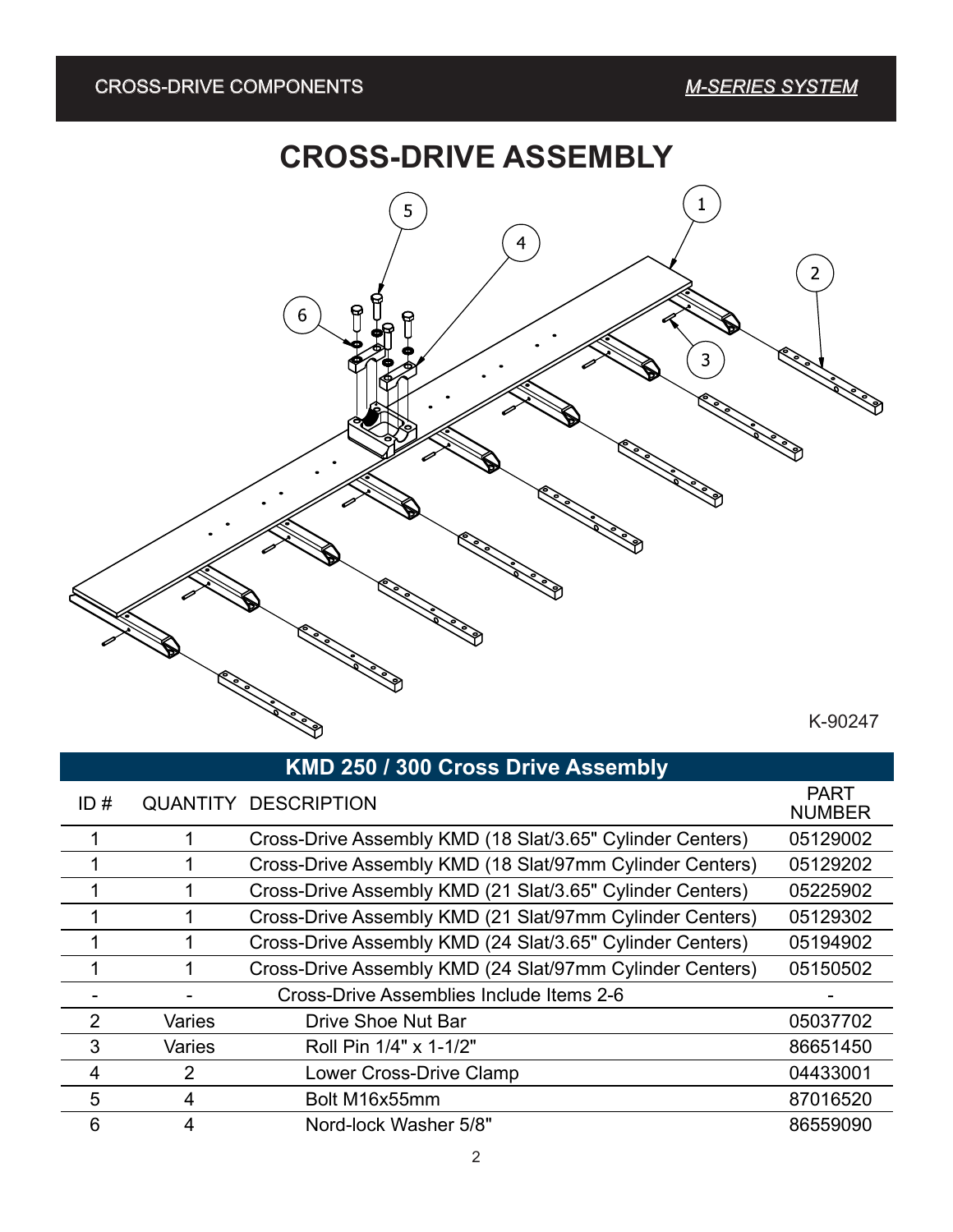*M-SERIES SYSTEM*

## **CYLINDER PACK ASSEMBLY**

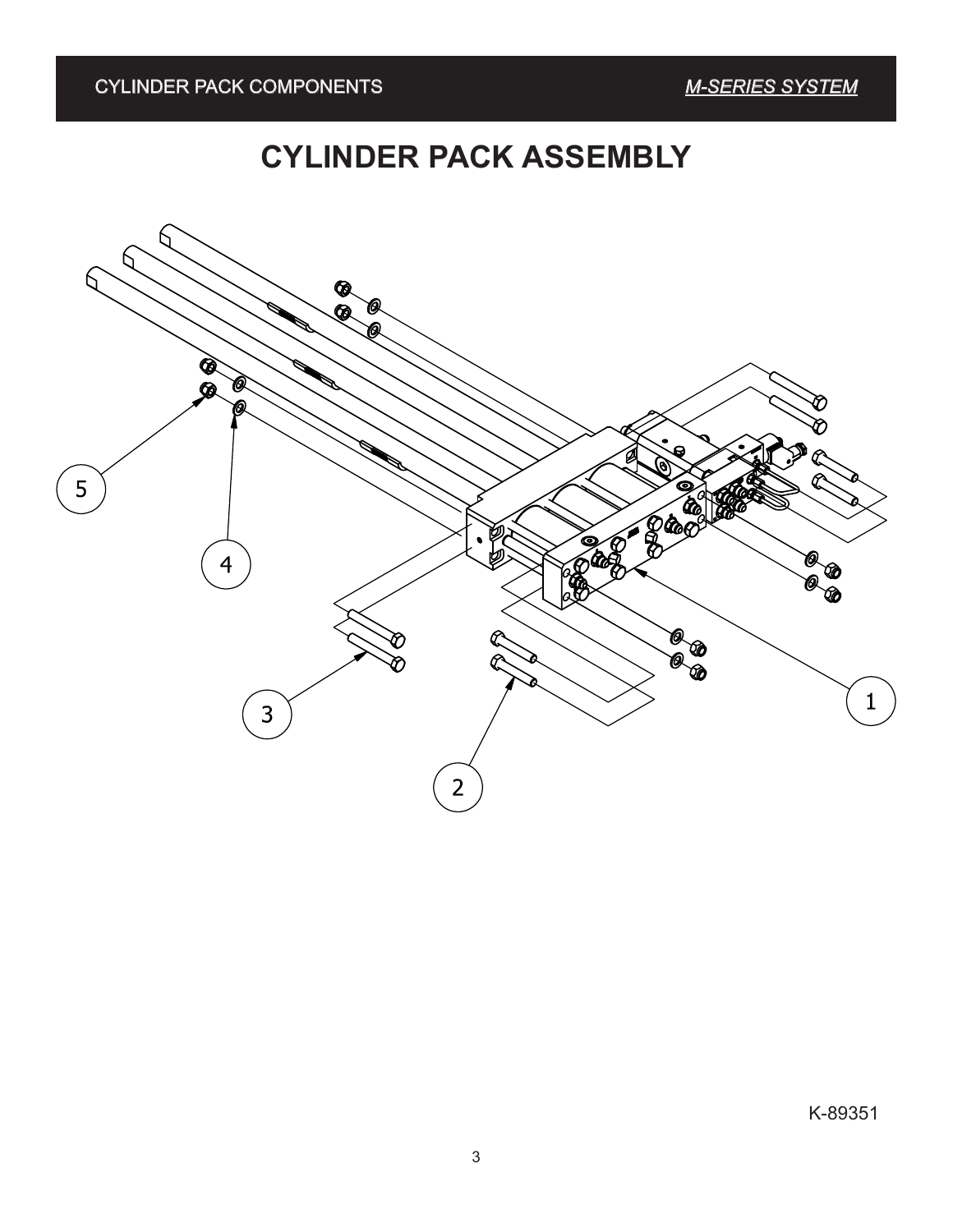#### CYLINDER PACK COMPONENTS

| <b>Cylinder Pack Assembly</b> |   |                                                                                                        |                              |
|-------------------------------|---|--------------------------------------------------------------------------------------------------------|------------------------------|
| ID#                           |   | <b>QUANTITY DESCRIPTION</b>                                                                            | <b>PART</b><br><b>NUMBER</b> |
| 1                             | 1 | Cylinder Pack Assembly KMD 250 (3.65" Cylinder Centers)<br>(Includes Items 2-6)                        | 07504902                     |
| 1                             | 1 | Cylinder Pack Assembly KMD 300 (3.65" Cylinder Centers)<br>(Includes Items 2-6)                        | 07504201                     |
| 1                             | 1 | Cylinder Pack Assembly KMD 250 (97mm Cylinder Centers)<br>(Includes Items 2-6)                         | 07817401                     |
| 1                             | 1 | Cylinder Pack Assembly KMD 300 (97mm Cylinder Centers)<br>(Includes Items 2-6)                         | 07816901                     |
| 1                             | 1 | Cylinder Pack Assembly KMD 300 (3.65" Cylinder Centers)<br><b>Short Stroke</b><br>(Includes Items 2-6) | 05390101                     |
| 1                             | 1 | Cylinder Pack Assembly KMD 250 (97mm Cylinder Centers)<br><b>Short Stroke</b><br>(Includes Items 2-6)  | 05431001                     |
| 1                             | 1 | Cylinder Pack Assembly KMD 300 (97mm Cylinder Centers)<br>Short Stroke<br>(Includes Items 2-6)         | 05390201                     |
|                               |   |                                                                                                        |                              |
| 2                             | 4 | Bolt 16mmx90mm                                                                                         | 87017600                     |
| $\mathfrak{S}$                | 4 | Bolt 16mmx120mm                                                                                        | 87018500                     |
| 4                             | 8 | Flat Washer 16mm                                                                                       | 87077500                     |
| 5                             | 8 | Nylock Nut 16mm                                                                                        | 87103010                     |
|                               |   |                                                                                                        |                              |
| 6                             | 1 | Seal Kit KMD 250 (Not shown)                                                                           | 05367801                     |
| 6                             | 1 | Seal Kit KMD 300 (Not shown)                                                                           | 05367901                     |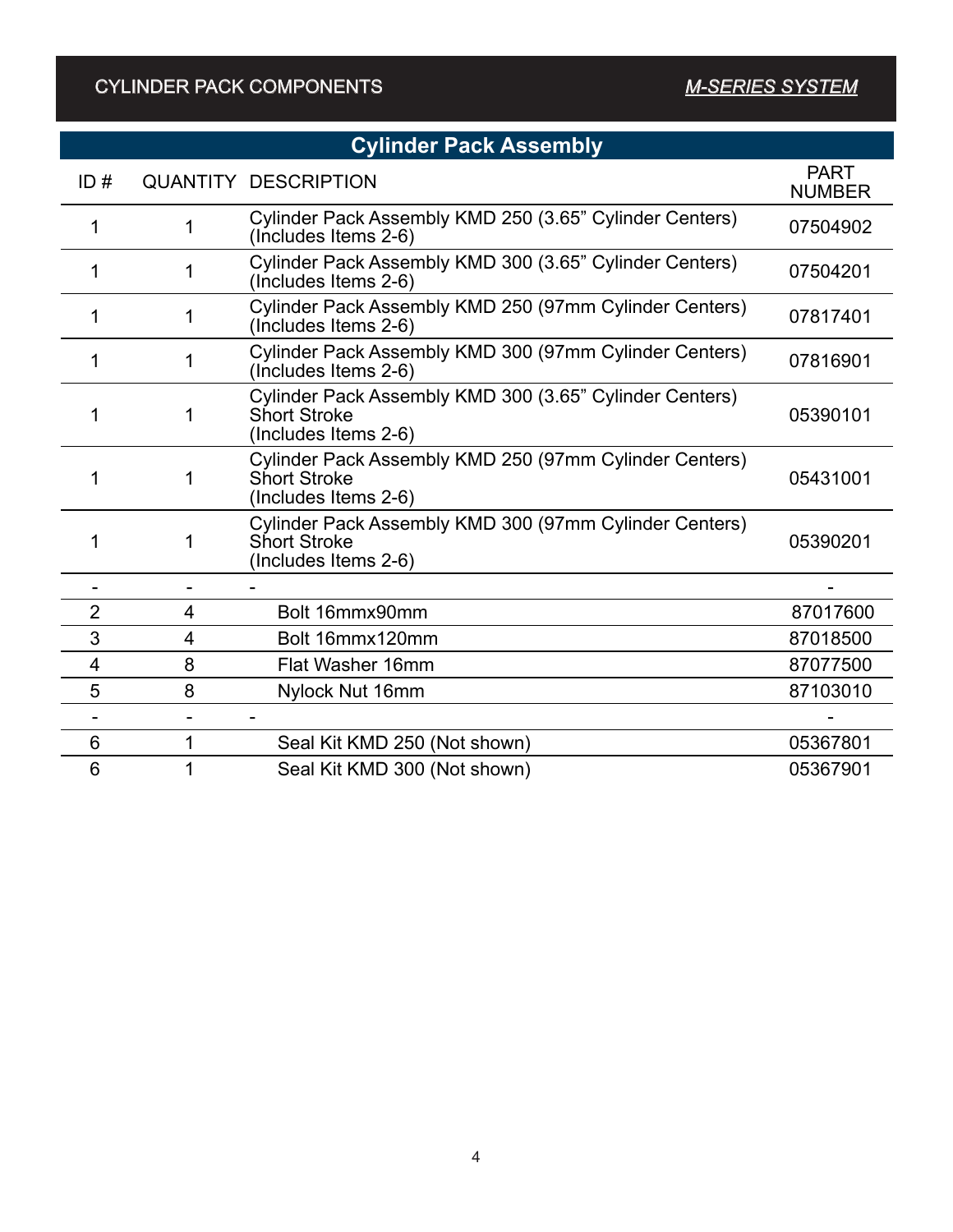# **CHECK VALVE ASSEMBLY**



| KMD 250 / 300 Check Valve Assembly |   |                                                         |                              |  |
|------------------------------------|---|---------------------------------------------------------|------------------------------|--|
| ID#                                |   | <b>QUANTITY DESCRIPTION</b>                             | <b>PART</b><br><b>NUMBER</b> |  |
|                                    | 4 | KMD 250 / 300 Check Valve Assembly (Includes Items 2-5) | 08768901                     |  |
| $\overline{2}$                     |   | KMD 250 / 300 Check Valve Poppet                        | 07504701                     |  |
| 3                                  |   | Spring B3-43                                            | 84450220                     |  |
| 4                                  |   | O-Ring 906                                              | 84386800                     |  |
| 5                                  |   | Extended Hex Cap -6                                     | 06351701                     |  |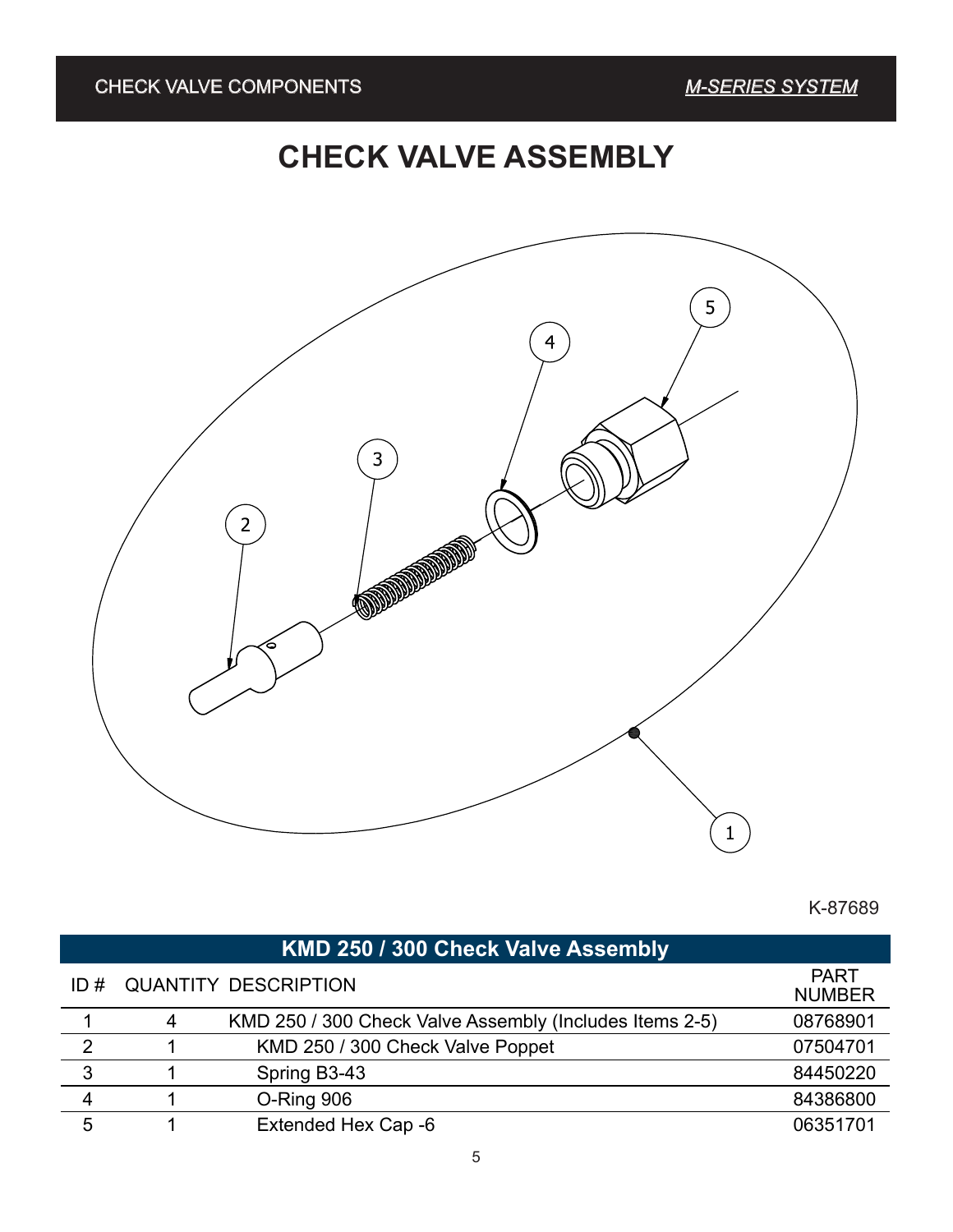RESTRICTOR VALVE COMPONENTS OR VALVE COMPONENTS<br>
SERVE COMPONENTS<br>
SERVE ASSEMBLY AND THE MODEL OF THE MODEL OF THE MODEL OF THE MODEL OF THE MODEL OF THE MODEL OF THE MODEL OF

*M-SERIES SYSTEM*

# **RESTRICTOR VALVE ASSEMBLY**



| KMD 250 / 300 Restrictor Valve Assembly |   |                                                              |                              |
|-----------------------------------------|---|--------------------------------------------------------------|------------------------------|
| ID#                                     |   | <b>QUANTITY DESCRIPTION</b>                                  | <b>PART</b><br><b>NUMBER</b> |
|                                         | 4 | KMD 250 / 300 Restrictor Valve Assembly (Includes Items 2-5) | 08769001                     |
| $\overline{2}$                          |   | KMD 250 / 300 Restrictor Valve Rod                           | 05110701                     |
| 3                                       |   | KMD 250 / 300 Restrictor Valve Collar                        | 05110901                     |
| 4                                       |   | <b>Spring 71401</b>                                          | 84457000                     |
| 5                                       |   | SAE O-Ring Hex Socket, -8, Parker                            | 05110601                     |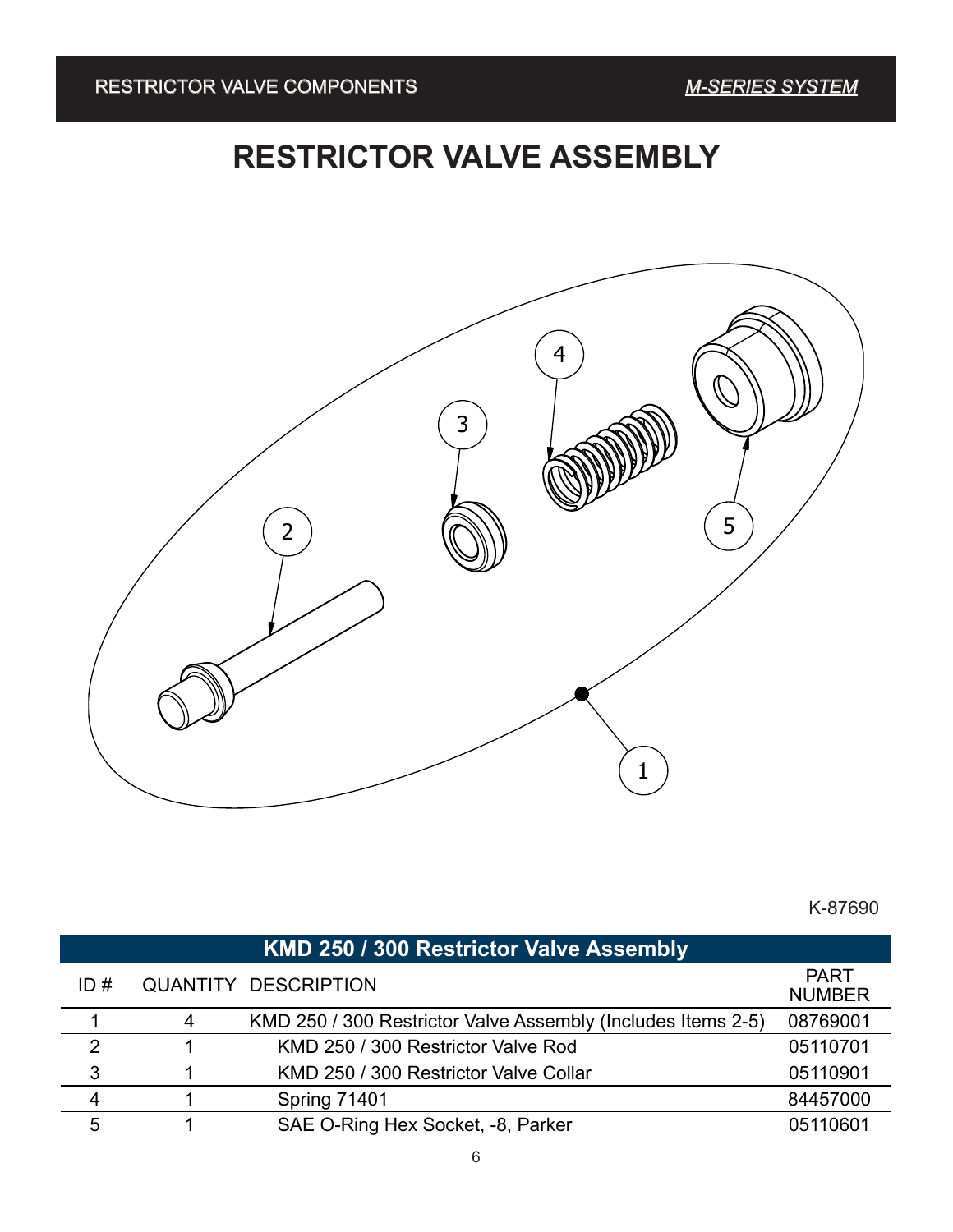## **CROSS-DRIVE SUPPORT ASSEMBLY**

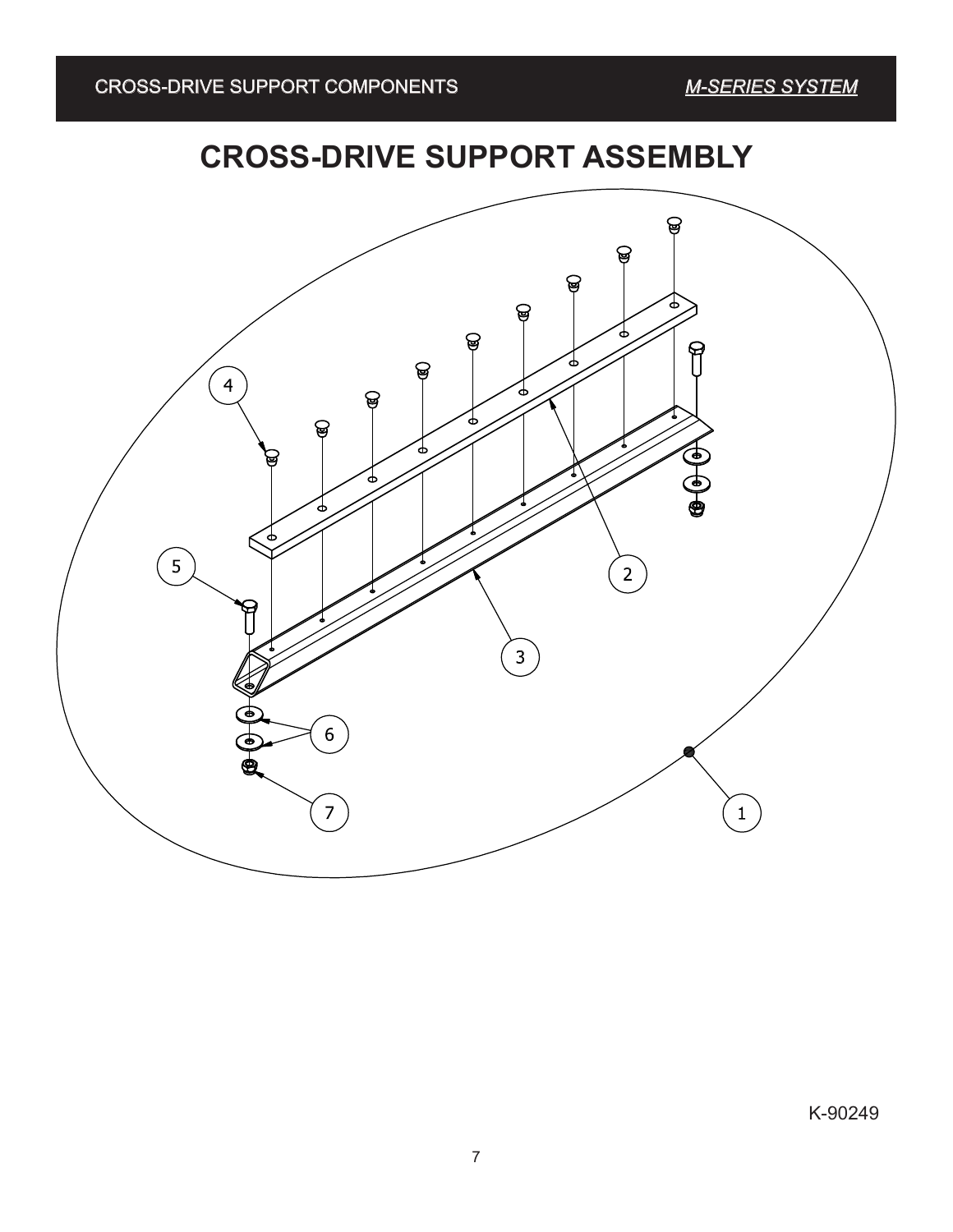#### CROSS-DRIVE SUPPORT COMPONENTS

### *M-SERIES SYSTEM*

| <b>KMD 250 / 300 Cross Drive Support Assembly</b> |                |                                                                             |                              |
|---------------------------------------------------|----------------|-----------------------------------------------------------------------------|------------------------------|
| ID#                                               |                | <b>QUANTITY DESCRIPTION</b>                                                 | <b>PART</b><br><b>NUMBER</b> |
|                                                   | 2              | Cross-Drive Support Assembly (3" Cross-Member)<br>(Includes Items $2-7$ )   | 05233201                     |
| 2                                                 |                | UHMW 3/8" Cross-Drive Support Bearing                                       | 05236601                     |
|                                                   |                |                                                                             |                              |
|                                                   | $\overline{2}$ | Cross-Drive Support Assembly (80mm Cross-Member)<br>(Includes Items $2-7$ ) | 05233301                     |
| $\overline{2}$                                    |                | <b>UHMW 1/2" Cross-Drive Support Bearing</b>                                | 05236602                     |
|                                                   |                |                                                                             |                              |
| 3                                                 |                | <b>KMD Cross-Drive Support Tube</b>                                         | 05473701                     |
| 4                                                 | 2              | Bolt 10mm x 35mm                                                            | 87008510                     |
| 5                                                 | 4              | Large OD 3/8" Washer                                                        | 86553500                     |
| 6                                                 | $\overline{2}$ | Nylock Nut 10mm                                                             | 87102000                     |
|                                                   | 9              | Pop Rivet 3/16" x 3/8"                                                      | 86528000                     |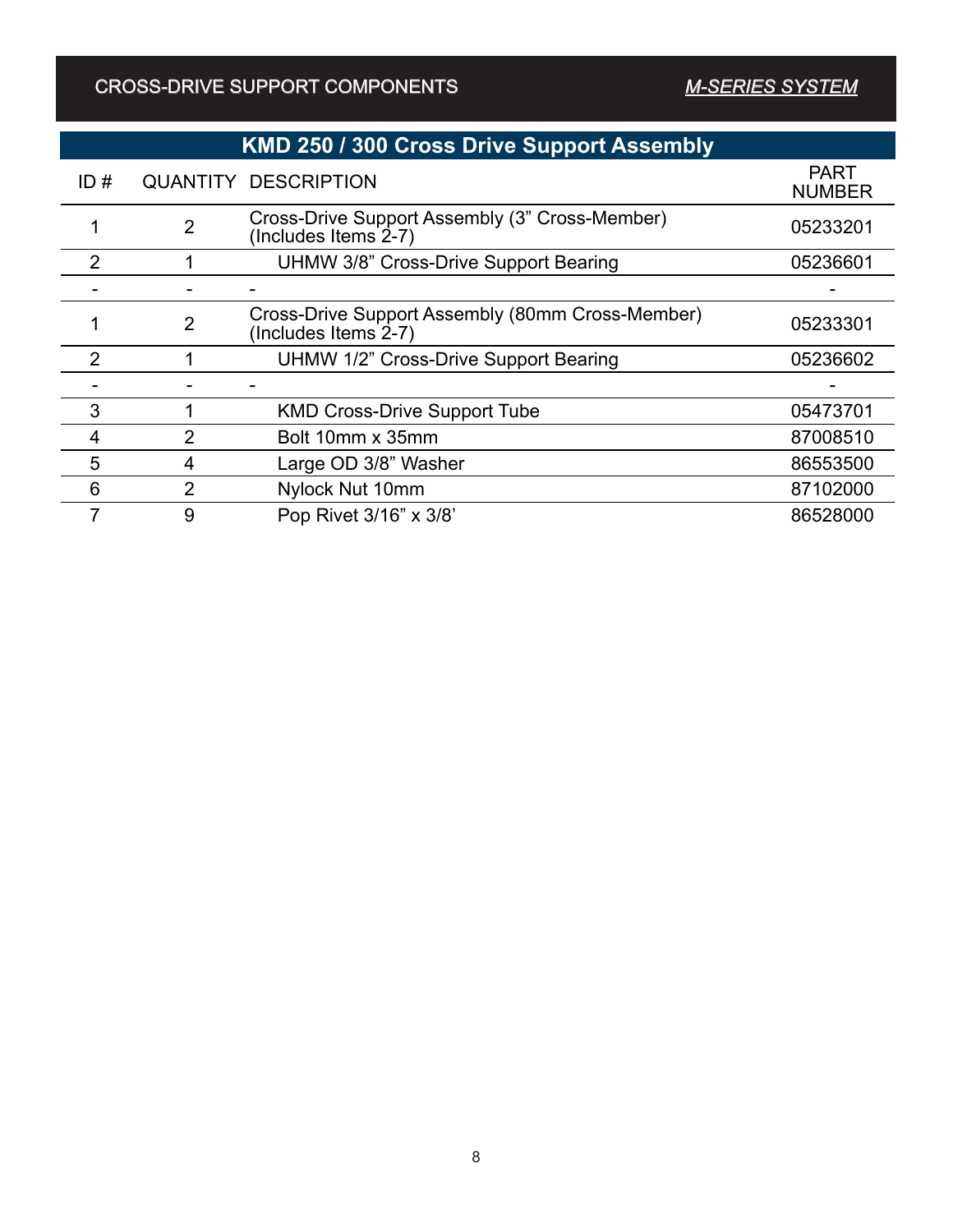### SWITCHING VALVE COMPONENTS



| ID # | QUANTITY DESCRIPTION                                                                  | <b>PART</b><br><b>NUMBER</b> |
|------|---------------------------------------------------------------------------------------|------------------------------|
|      | Switching Valve Assembly, KMD 250/300, Manual Control Valve<br>(Includes Items 1-33)  | 05153701                     |
|      | Switching Valve Assembly, KMD 250/300 Electric Control Valve<br>(Includes Items 1-33) | 05153702                     |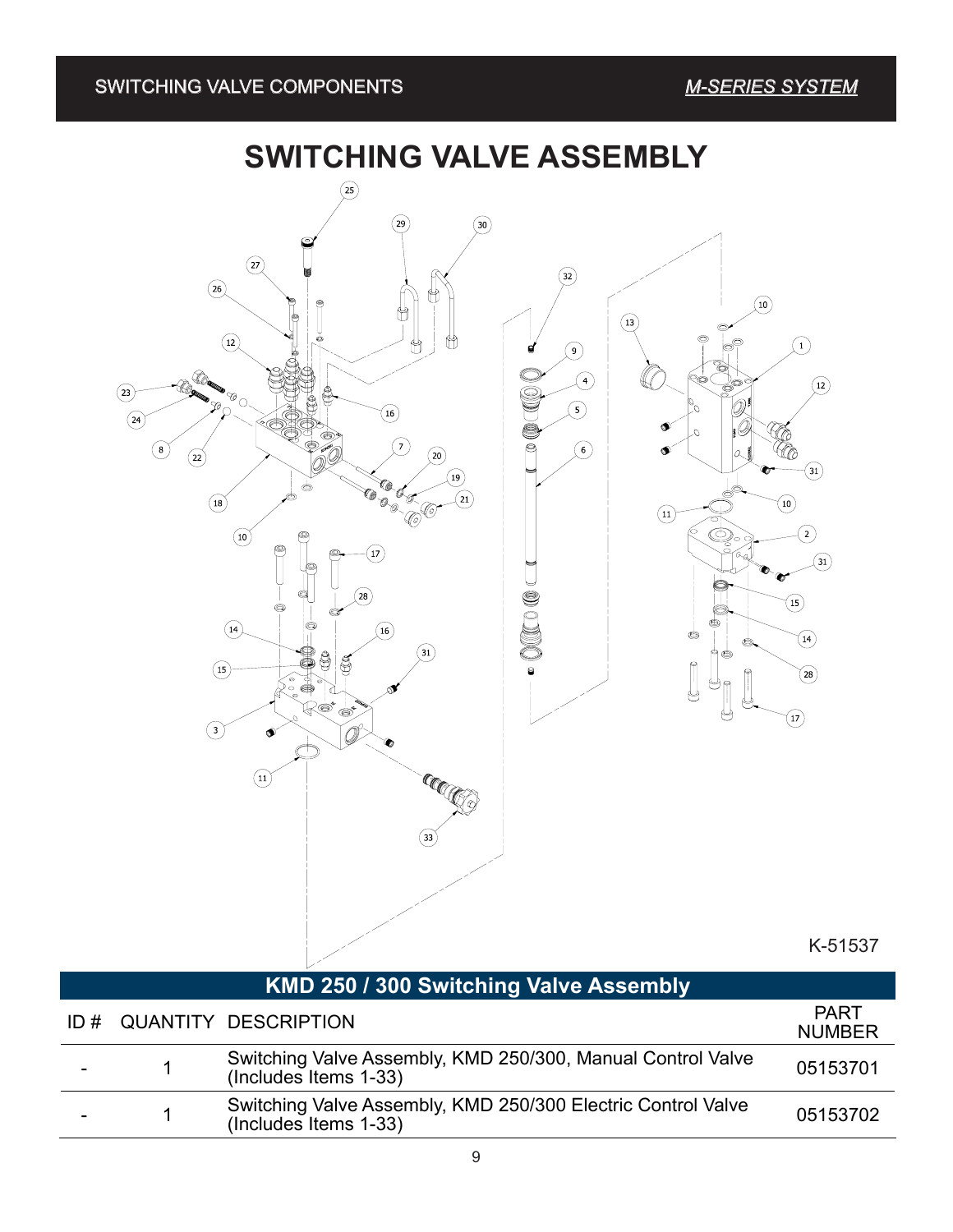### SWITCHING VALVE COMPONENTS

### *M-SERIES SYSTEM*

| 1              | 1              | Switching Valve Body, KMD 250/300                          | 05193902 |
|----------------|----------------|------------------------------------------------------------|----------|
| $\overline{2}$ | 1              | Left End Cap, Switching Valve, KMD 250/300                 | 05194001 |
| 3              | 1              | Right End Cap, Switching Valve, KMD 250/300                | 05194102 |
| 4              | $\overline{2}$ | Poppet KMD Switching Valve                                 | 05194301 |
| 5              | $\overline{2}$ | Poppet Ring                                                | 05194401 |
| 6              | 1              | Poppet Switching Valve Rod                                 | 01335502 |
| $\overline{7}$ | $\overline{2}$ | 9/16" Check Valve Poppet Stretched Control Valve           | 05110501 |
| 8              | $\overline{2}$ | <b>Spring Follower</b>                                     | 05110801 |
| 9              | $\overline{2}$ | Seal, KMD 250/300 Poppet                                   | 84355050 |
| 10             | 8              | 111 O-Ring Buna 90                                         | 84376200 |
| 11             | $\overline{2}$ | 124 O-Ring Buna 90                                         | 84378000 |
| 12             | 6              | 08 F5ox-S Straight Thread Connector Mjic X M O-Ring        | 84684300 |
| 13             | 1              | 16 Hp5on-S Hollow Hex Plug M O-Ring Hex Socket             | 84687900 |
| 14             | $\overline{2}$ | Plunger Wiper Check Valve External 5/8"                    | 84426800 |
| 15             | $\overline{2}$ | Seal Rod 5/8" 005-053-Odoa                                 | 84352210 |
| 16             | 4              | 04 F5ox-S Straight Thread Connector Mijc X M O-Ring        | 84683800 |
| 17             | 8              | Bolt Socket Head 10mmx55mm                                 | 87008537 |
| 18             | 1              | Integrated Control Valve Body, KMD 250/300 Switching Valve | 05194201 |
| 19             | $\overline{2}$ | 110 O-Ring Buna 90                                         | 84376000 |
| 20             | $\overline{2}$ | 110 Back-Up Buna 90                                        | 84388890 |
| 21             | $\overline{2}$ | 08 Hp5on-S Hollow Hex Plug M O-Ring Hex Socket             | 84687500 |
| 22             | $\overline{2}$ | Steel Ball, Chrome, 15/32                                  | 84800530 |
| 23             | $\overline{2}$ | 06 P5on-S Hex Head Plug M O-Ring Hex Cap                   | 84686600 |
| 24             | $\overline{2}$ | Spring I-65                                                | 84450850 |
| 25             | 1              | Shoulder Bolt, 12x40mm, Modified                           | 87012460 |
| 26             | 3              | Hi-Collar Lock Washer - M6                                 | 87075510 |
| 27             | 3              | Hex Socket Head Cap Screw - M6x1 X 50                      | 87004410 |
| 28             | 8              | Hi-Collar Lock Washer - M10                                | 87076510 |
| 29             | 1              | Pilot Line, P1 - P1                                        | 05225701 |
| 30             | 1              | Pilot Line, P2 - P2                                        | 05227601 |
| 31             | 8              | Expander Plug, 10mm                                        | 85101136 |
| 32             | 2              | Expander Plug, 8mm                                         | 85101130 |
| 33             | 1              | Cartridge Assembly, Manual Control Valve                   | 85105200 |
| 33             | 1              | Cartridge Assembly, Electric Control Valve                 | 85108800 |
|                |                | Seal Kit for Cartridge Valves                              | 85108798 |
| 34             |                | Switching Valve Seal Kit, KMD 250/300                      | 05368001 |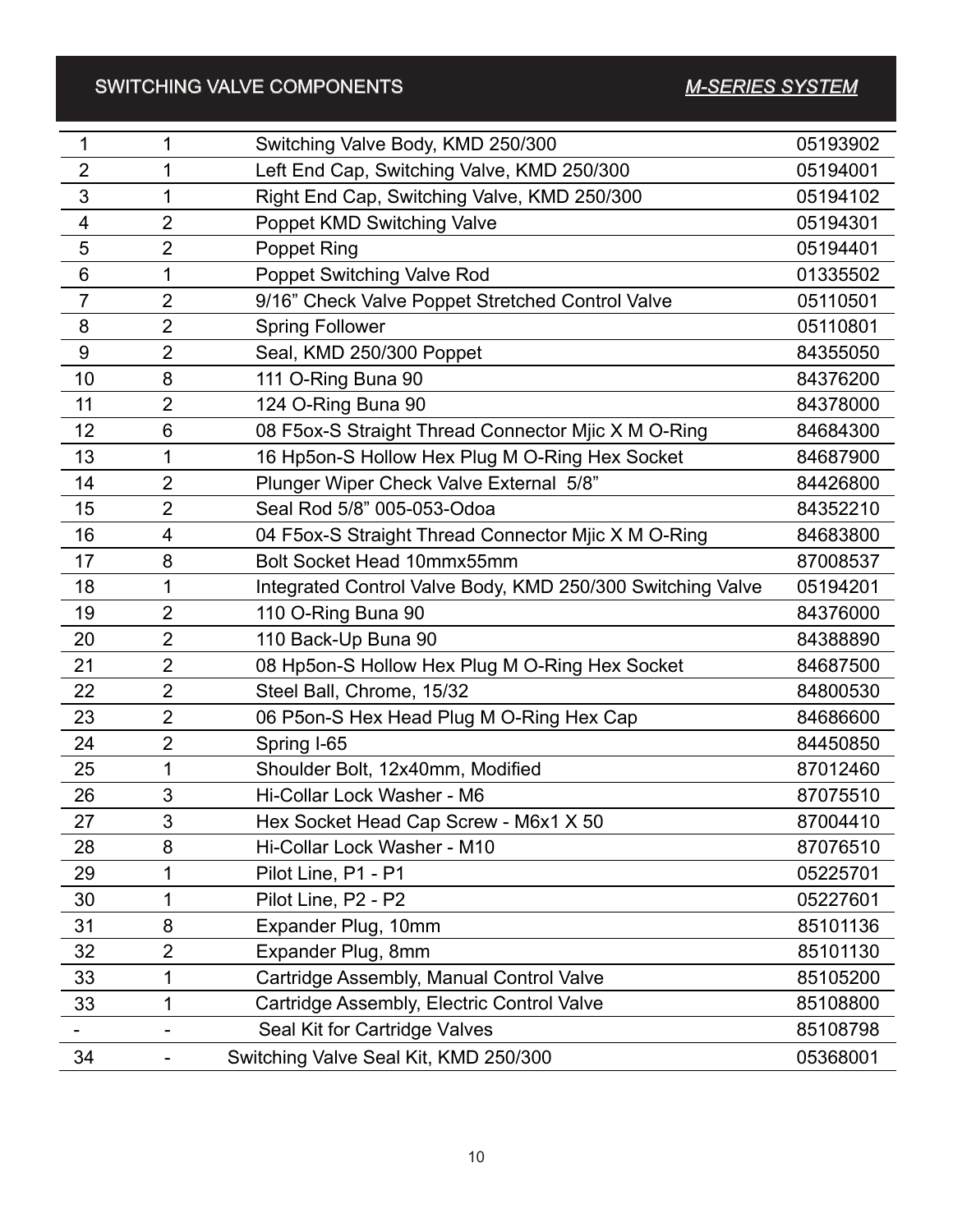### SWITCHING VALVE ACTUATOR ASSEMBLY **SWITCHING VALVE ACTUATOR ASSEMBLY**

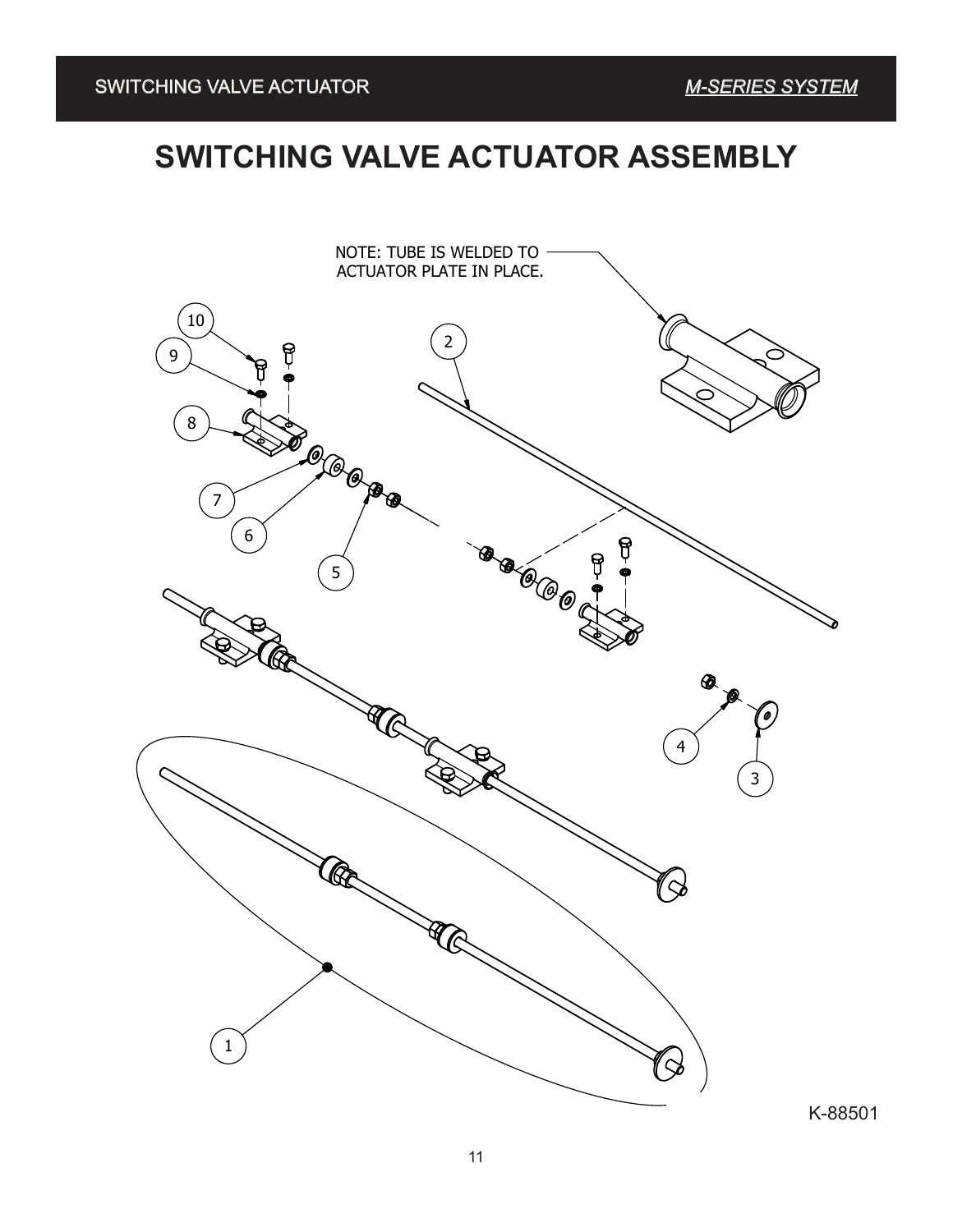#### SWITCHING VALVE ACTUATOR

| <b>KMD 250 / 300 Switching Valve Actuator Assembly</b> |   |                                                                         |                              |
|--------------------------------------------------------|---|-------------------------------------------------------------------------|------------------------------|
| ID#                                                    |   | <b>QUANTITY DESCRIPTION</b>                                             | <b>PART</b><br><b>NUMBER</b> |
|                                                        | 4 | KMD 250 / 300 Switching Valve Actuator Assembly<br>(Includes Items 2-7) | 08838001                     |
| $\overline{2}$                                         |   | 10mm Threaded Rod, 737mm (29") long                                     | 87151005                     |
| 3                                                      |   | $3/8$ " x 1-1/2" Fender Washer                                          | 86553500                     |
| 4                                                      |   | 10mm Lock Washer                                                        | 87076500                     |
| 5                                                      | 5 | 10mm Hex Nut                                                            | 87101500                     |
| 6                                                      | 2 | Grommet                                                                 | 83217512                     |
|                                                        | 4 | 3/8" x 1 x 0.083" Flat Washer                                           | 86554001                     |
| 8                                                      | 2 | <b>Tube Actuator</b>                                                    | 05171101                     |
| 9                                                      | 4 | M8 x 1.25 x 20 Hex Bolt                                                 | 87005770                     |
| 10                                                     |   | M8 Lock Washer                                                          | 87075750                     |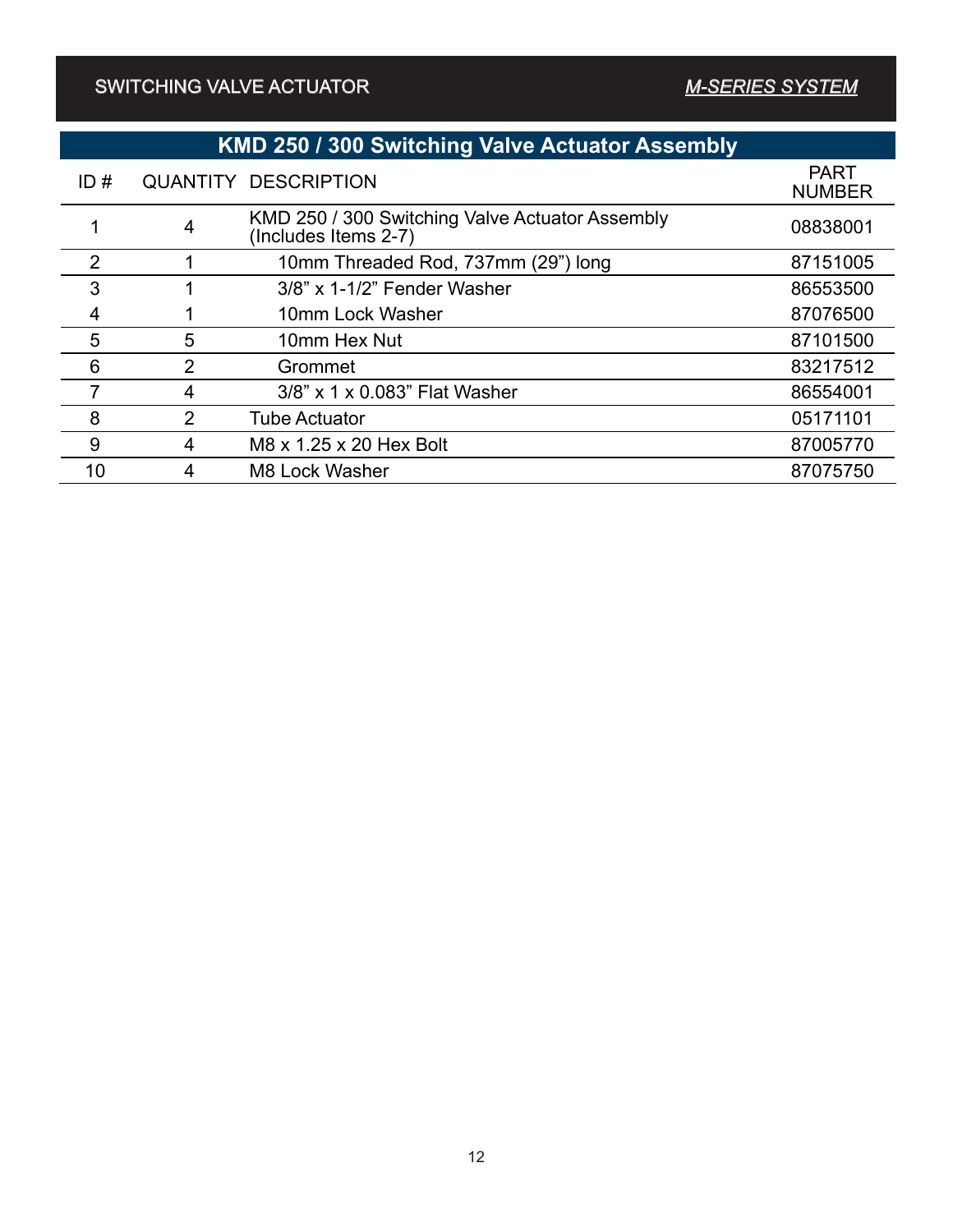## **LEFT HAND DRIVE INSIDE TUBES**

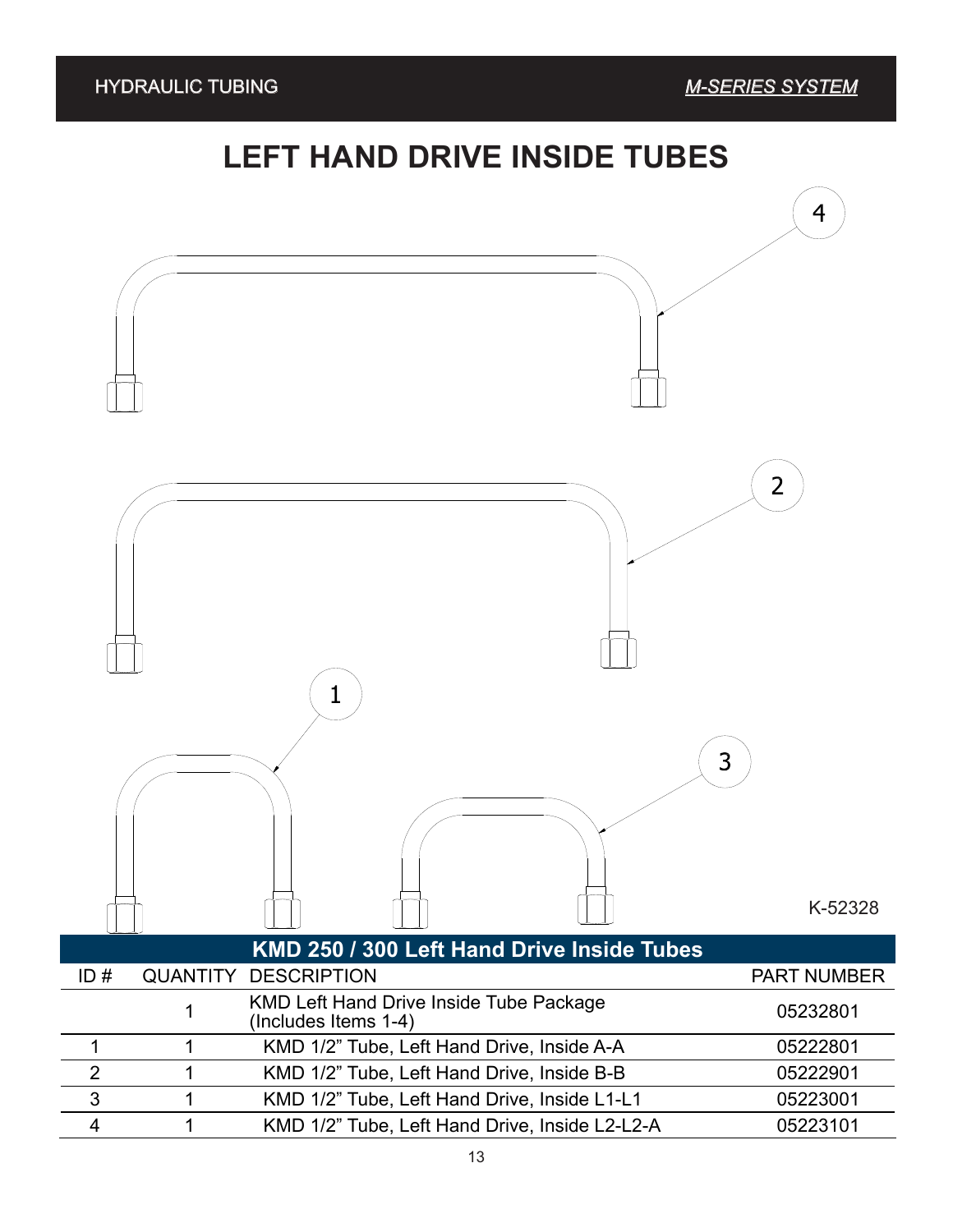# **LEFT HAND DRIVE OUTSIDE TUBES**



|               | KMD 250 / 300 Left Hand Drive Outside Tubes                      |                    |
|---------------|------------------------------------------------------------------|--------------------|
| ID#           | <b>QUANTITY DESCRIPTION</b>                                      | <b>PART NUMBER</b> |
|               | KMD Left Hand Drive Outside Tube Package<br>(Includes Items 1-4) | 05232701           |
|               | KMD 1/2" Tube, Left Hand Drive, Outside A-A                      | 05223201           |
| $\mathcal{P}$ | KMD 1/2" Tube, Left Hand Drive, Outside B-B                      | 05223301           |
| 3             | KMD 1/2" Tube, Left Hand Drive, Outside L1-L1                    | 05223401           |
|               | KMD 1/2" Tube, Left Hand Drive, Outside L2-L2-A                  | 05223501           |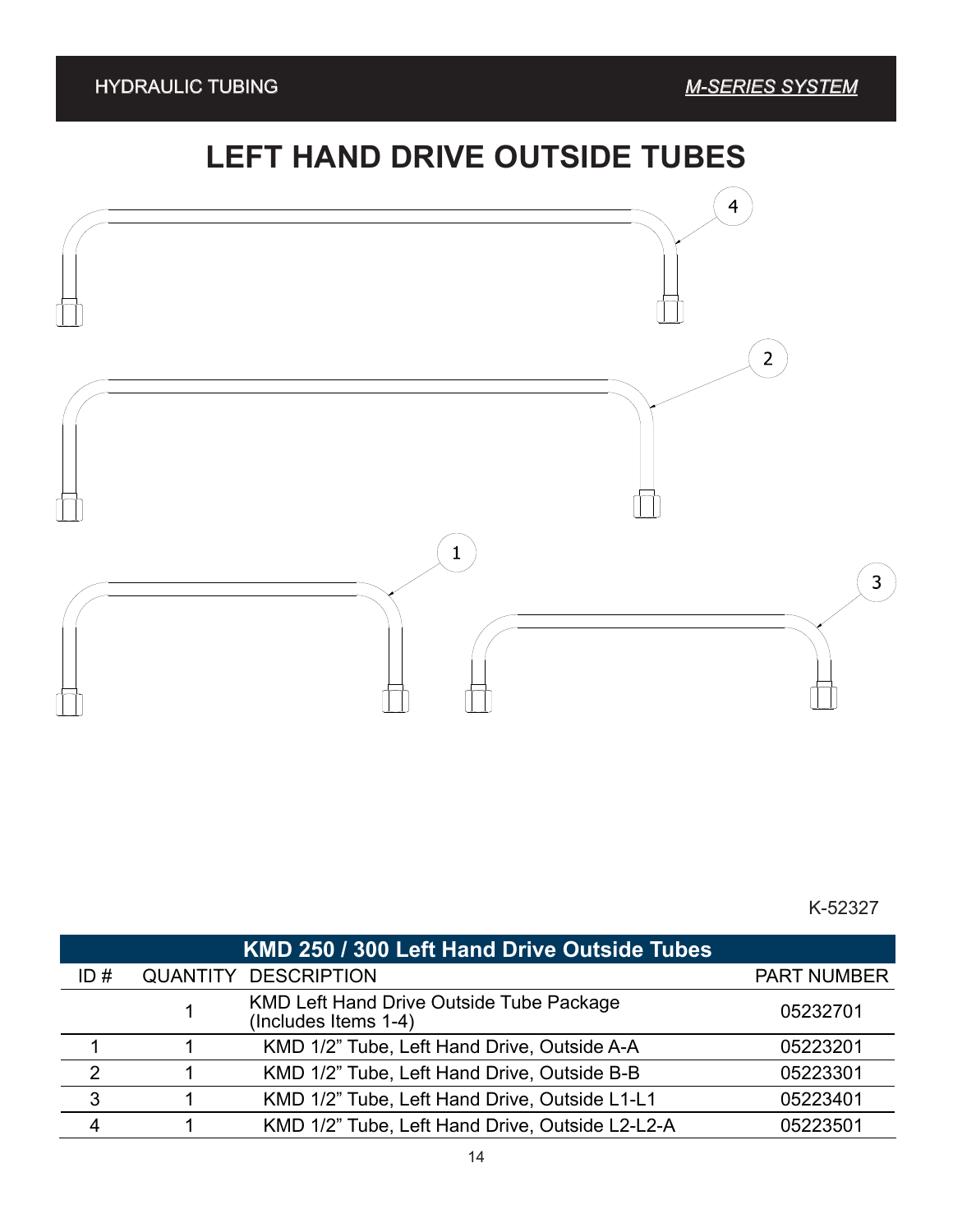## **RIGHT HAND DRIVE INSIDE TUBES**